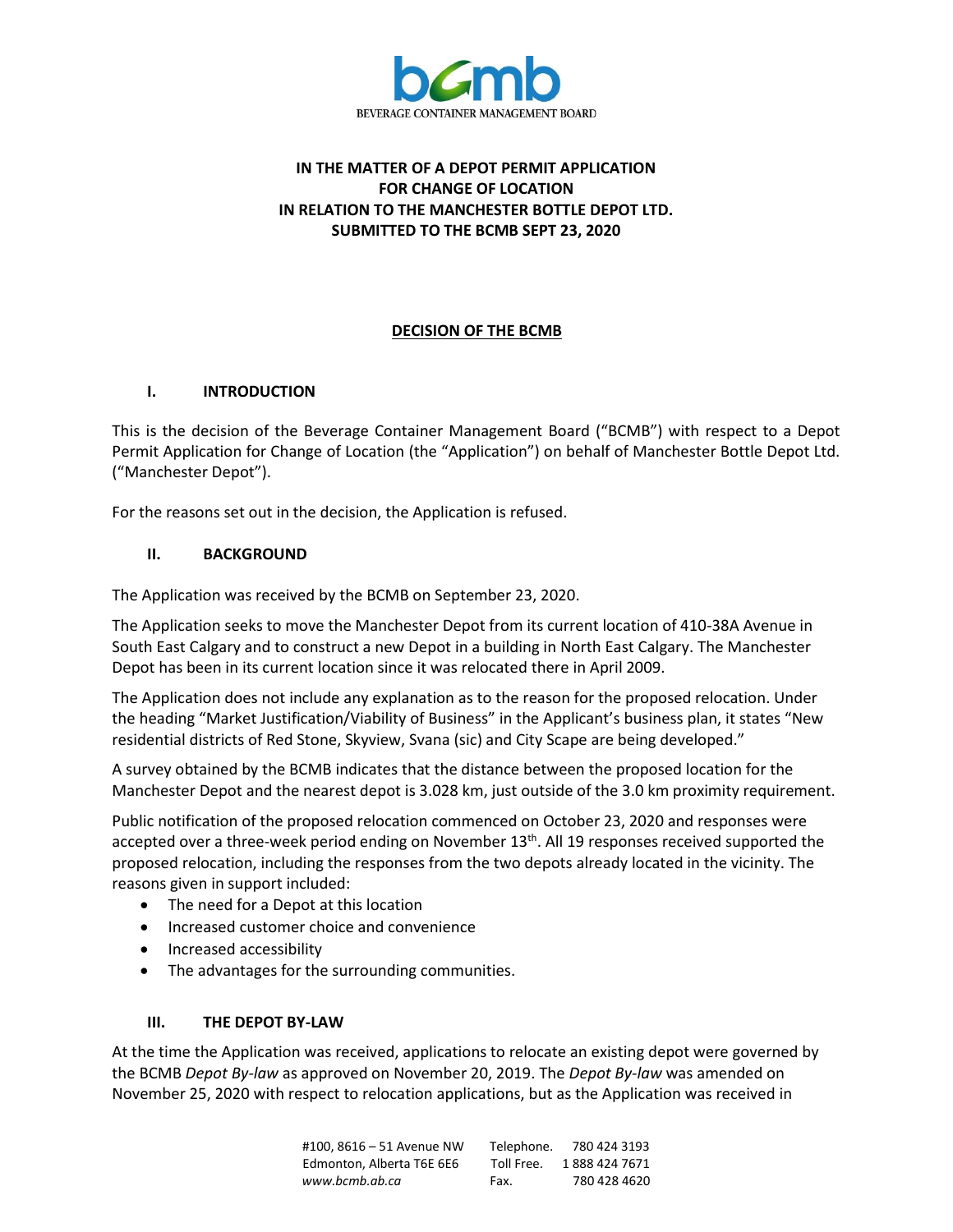

September, 2020 the previous version of the *Depot By-law* (the "*2019 By-Law*") is the relevant one for the purpose of the Application.

In accordance with section 6.3 of the *2019 By-law* a Permit Holder may apply to amend, add or delete a term or condition of a Permit including the Depot location specified in that Permit.

The 2019 *Depot By-law* also provided as follows:

- 3.2 In determining the number and location of Depots to be permitted in Alberta, the BCMB shall have regard to the following criteria:
	- 3.2.1 patterns of population growth;
	- 3.2.2 closure of existing Depots;
	- 3.2.3 the number and nature of complaints received from the public regarding the collection of Containers generally; and
	- 3.2.4 any other criteria the BCMB considers relevant in order to maintain a viable Container recovery system.

In accordance with section 6.9 of the 2019 *Depot By-law*, the decision whether or not to grant an application for amendment is in the sole discretion of the BCMB subject to the population and proximity requirements contained in the *2019 Depot By-law*.

### **IV. DECISION AND REASONS**

The Application meets the proximity and population requirements in the 2019 *Depot By-law.* The BCMB then assessed the Application based on the relevant criteria under section 3.2 of the 2019 *Depot By-law*.

According to 2019 City of Calgary Census Data there has been some population growth in the communities around the current location of the Manchester Depot. There is also demonstrated population growth in the communities near the proposed location, and as referenced in the Application, new residential districts are under development in that area. Since population growth is increasing in both areas this criterion is largely neutral.

There have been no recent Depot closures in the area of the current or proposed location for the Manchester Depot and so that is not a consideration here. Although two new Depots have opened in the vicinity of the Manchester Depot, neither are considered close enough to the Manchester Depot to create a negative impact.

Prior to the Application, the BCMB had not received any complaints from residents in the area of the current or proposed location of the Manchester Depot regarding their ability to access Depots or with respect to the Depots servicing those areas around the Manchester Depot's proposed new location. There were emails of support received in relation to the relocation. However, 13 of those emails were received prior to any public notification of the Application to relocate. Therefore, it is unclear whether these emails came from members of the public at large, or from people with a connection to the Manchester Depot or to the two other Depots in the vicinity who received notification letters. Several of the other emails specifically referred to the name of the Depot as proposed in the Application, even though that name was not referenced in the public notification or the notification letters to the two Depots in the surrounding area. Again, this may suggest that the letters were from arms-length parties

> #100, 8616 – 51 Avenue NW Telephone. 780 424 3193 Edmonton, Alberta T6E 6E6 Toll Free. 1888 424 7671 *www.bcmb.ab.ca* Fax. 780 428 4620